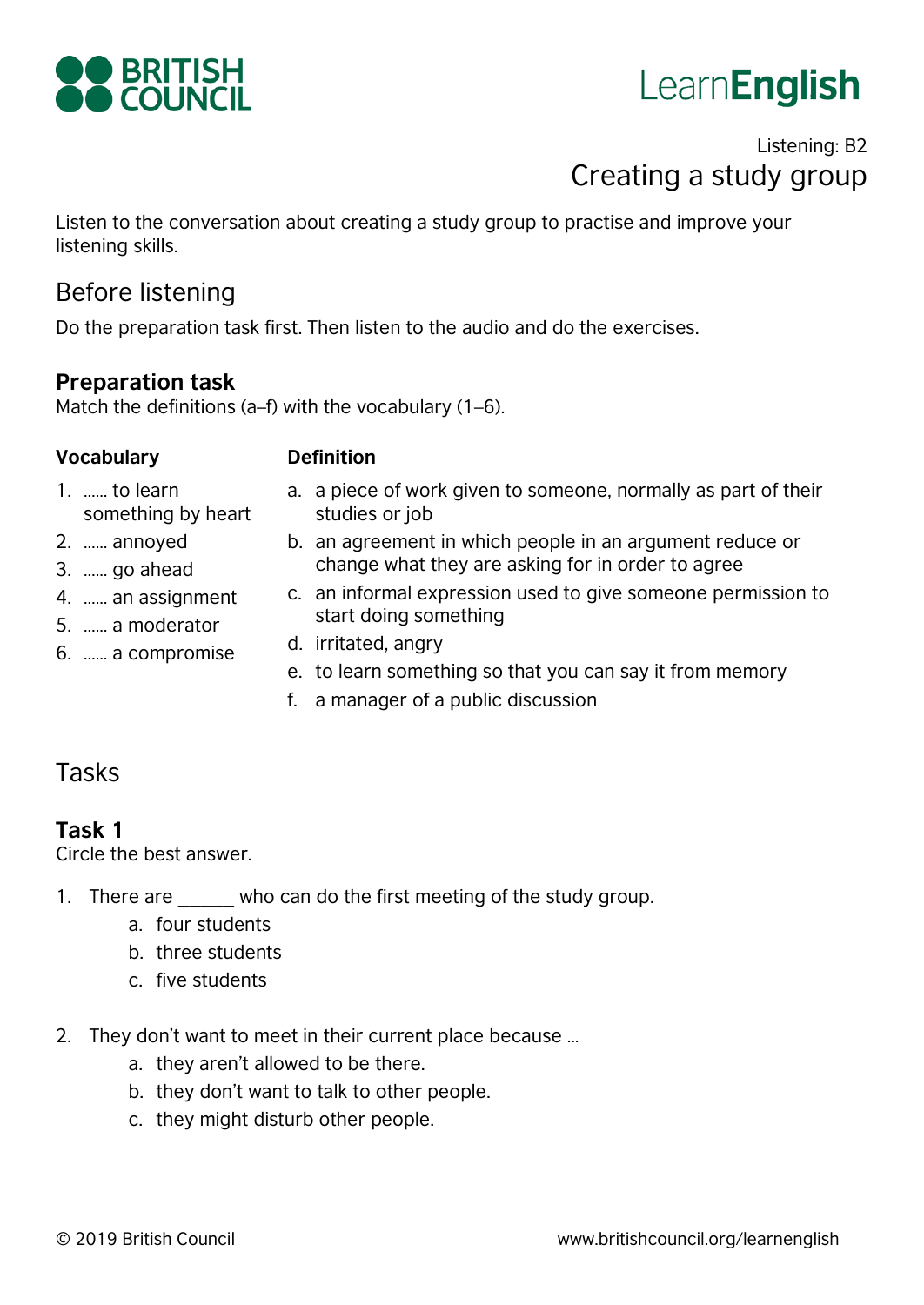



- 3. They decide to meet …
	- a. next to the cafeteria.
	- b. in the library.
	- c. next to the study hall.
- 4. They have another seminar …
	- a. at the same time as study group.
	- b. every week on a Thursday.
	- c. every two weeks on a Thursday.
- 5. How long will their study group be?
	- a. one hour
	- b. one hour and a half
	- c. two hours
- 6. Their final exam …
	- a. is very soon.
	- b. has passed.
	- c. isn't for some time.

### **Task 2**

Match the expressions with *way* (1–5) with their meanings (a–e).

#### **Expression with** *way* **Meaning**

- 1. …… find a way
- a. it's impossible
- 2. …… way off
- 3. …… there's no way c. leave
- 4. …… go away
- 5. …… in a big way
- d. very much
- e. a long time from now

b. make something possible

### **Discussion**

Have you ever created a study group? What are your tips?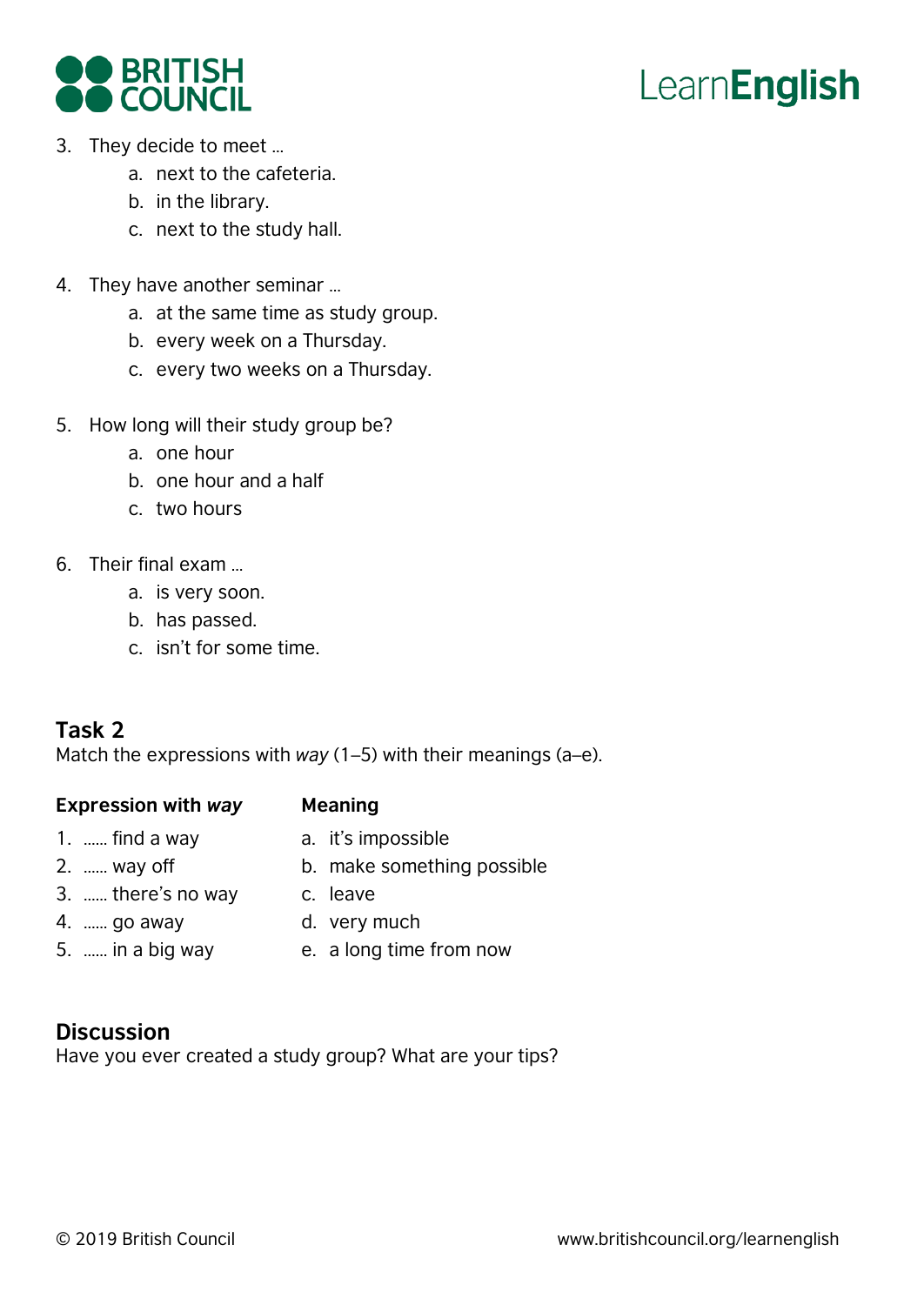



## **Transcript**

**Ali**: Hey, you guys, I've been looking for you. I've got an idea – a study group. What do you think? Are you interested?

**Dina**: Yes! I need a study group, in a big way.

**Bea**: Me too.

**Ali**: Do you think we have enough people here for a study group? I mean, there are only four of us …

**Bea**: Sorry. Three of us. Chris can't do study group. Right, Chris?

**Chris**: Yeah, there's no way I can do a study group. I have an assignment and then I'm too busy. But I'll stay for this first meeting.

**Ali**: Should we try and get another group together with us for this?

**Bea**: No, I don't think so. I think three is fine. Ideal size, really.

**Dina**: Me too.

**Ali**: OK, three people then. Four people for the first meeting. What next?

**Bea**: What about a meeting place? We can't meet here in the library …

**Ali**: It's not too bad, especially if those other people would go away.

**Bea**: But we can't exactly ask them to leave, and people might get annoyed with us talking.

**Dina**: Can I say something here?

**Ali**: Sure, go ahead.

**Dina**: There's a study hall next to the cafeteria. It's almost always empty. Could we meet there?

**Ali**: A study hall?! Who knew? Well, it sounds good to me.

**Bea**: Yeah. I've never been there but …

**Ali**: So, we ought to decide how long for and ho w often.

**Dina**: I read somewhere that you should make the meeting at the same time each week. Like a seminar. That way we'd take it more seriously.

**Bea**: We may as well make it for this time since we're all here. Is this time OK?

**Dina**: Works for me.

**Ali**: Me too.

**Chris**: Hang on just a minute. I know I'm not going to be in this group, but aren't we supposed to have a seminar at this time every other week ?

**Ali**: Umm, no.

**Bea**: Thursday, no?

**Ali**: No, that's on Thursday.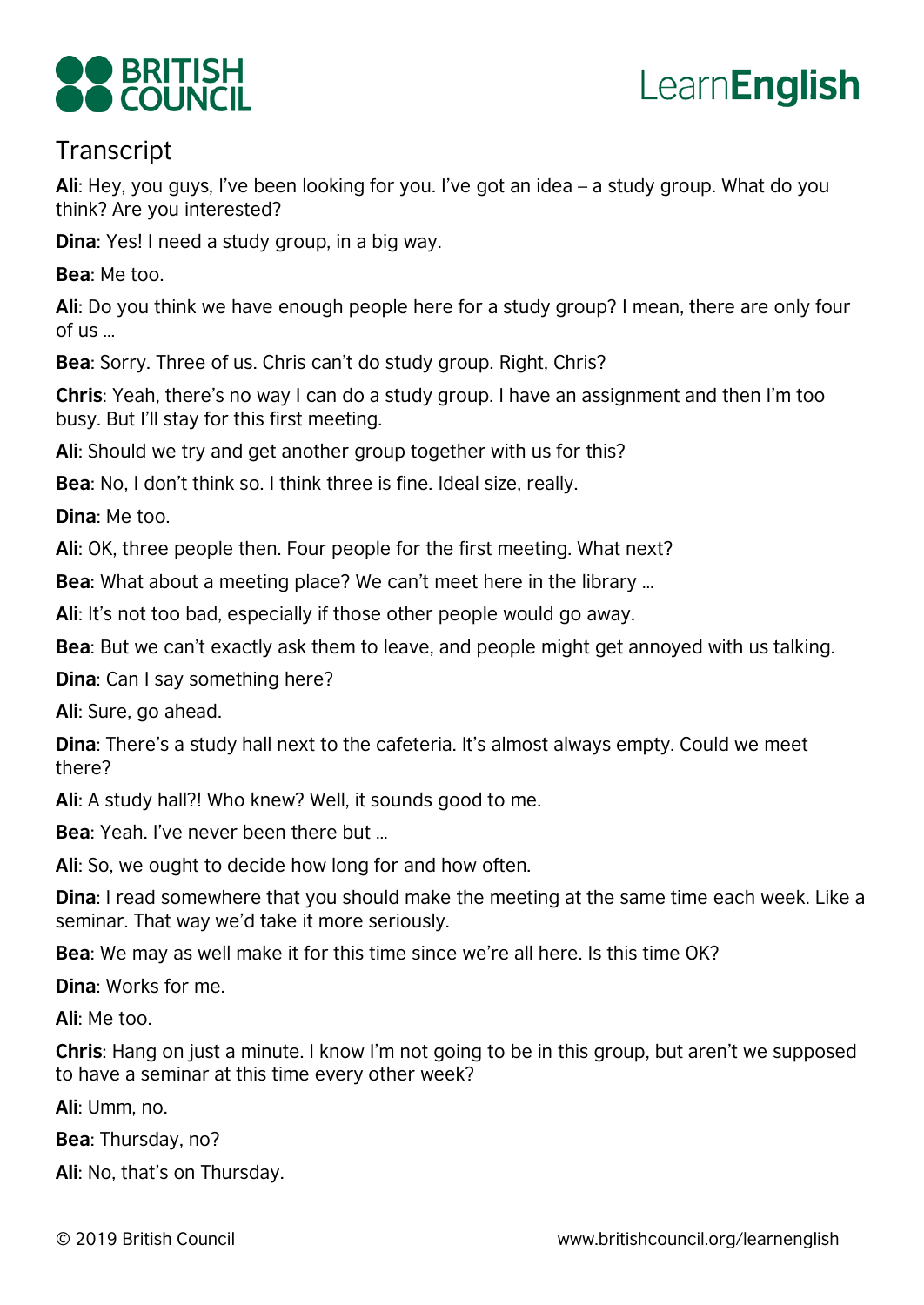

# LearnEnglish

**Chris**: Sorry. Forget I said anything. **Ali**: Don't worry about it. **Bea**: So everyone agrees that this time is fine? Every week? **Ali**: How long should we make it? **Bea**: An hour? **Dina**: Could we find a way of making it two hours? **Ali**: Two hours seems a bit like … too much. To start with then? **Bea**: Ninety minutes? Compromise? **Ali**: Is that OK with you, Dina? **Dina**: Fine by me.

**Ali**: OK, so I guess all we have left to decide is exactly what we'll do when we meet. The final exam is a way off. I guess we could review our notes, or practise learning things by heart.

**Dina**: I have a list of dos and don'ts actually that I got online. I could be a moderator, and we could use the ideas as a starting point …